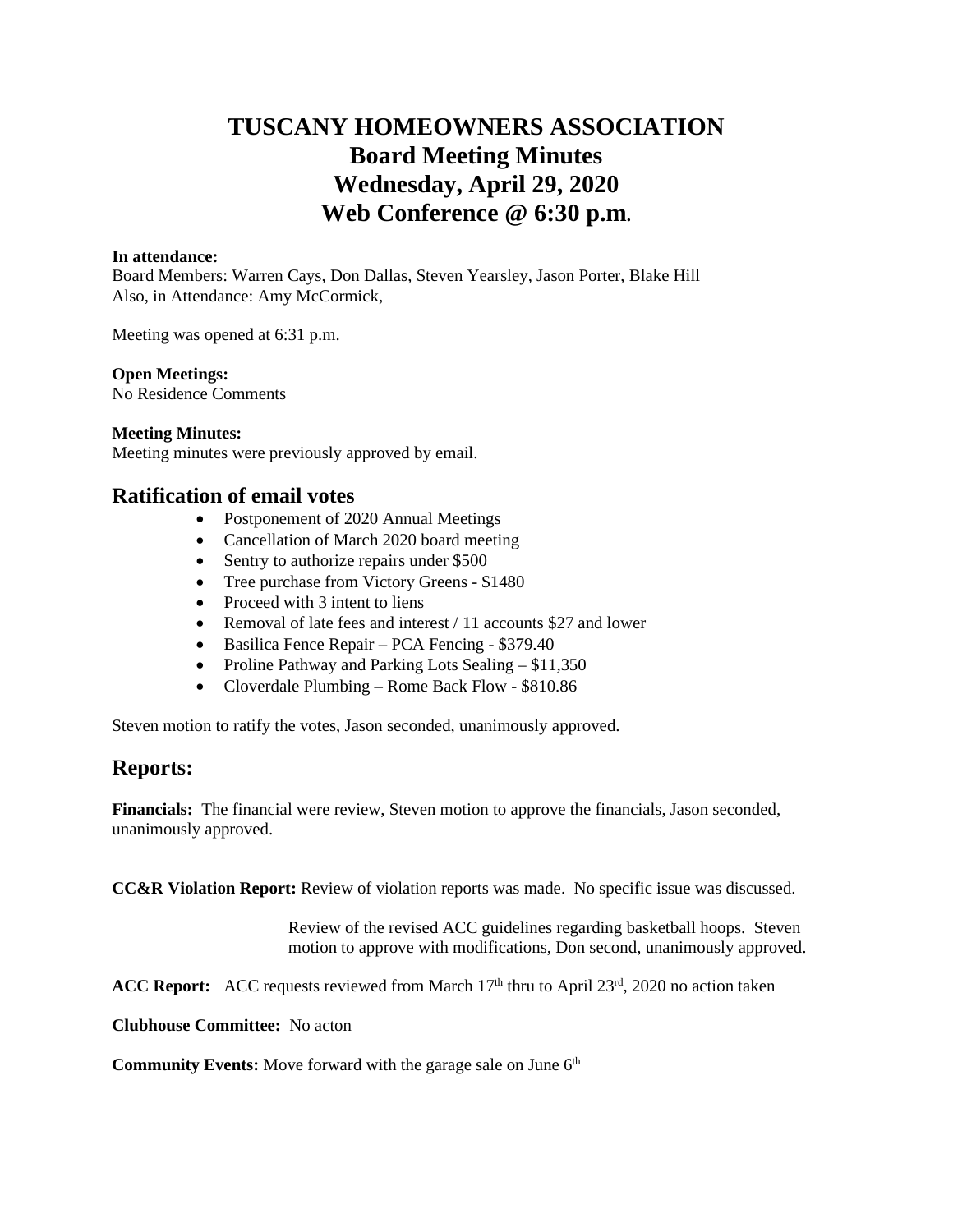#### **Project Updated and Maintenance**

- Working to getting the pond fountains up and running
- Jason still working to determine what areas to need bark so we can get bids
- Security System working to get up and running
- Working to get the diffusers replaced at Palermo ponds
- Getting bids to paint the concrete strip on S. Burgo Lane
- The Tybalt pond repairs for the rocks will need to get a better direction for the correct fix and have all bidders bid same fix

## **Old Business:**

- ACHD Eagle Widening
	- o Steven will get with our attorney work on getting a second opinion for the appraisal of the right-of-way being requested by ACHD.
	- o Recommended rolling out the ballots for the sale of the right-of-way to ACHD at the annual meeting.
	- o Contact attorney to have them coordinate with ACHD on what utilities need to be relocate.

## **New Business:**

- Pool Opening Agreed to open the pools on Memorial Day Weekend
- Pool Keys Follow up on the process of activating is ongoing.
- Monument Sign at Montague Way and Amity The area is within an drainage easement to Nampa Meridian Irrigation District and potentially ACHD. Need get a better understanding on what can be placed there before moving forward with a new monument sign.

### **2020 Calendar of Board Meetings**

June 11, 2020 6:30 HOA Board Meeting

Next Meeting June 11, 2020 at 6:30

With no further business, the meeting was adjourned at 8:25 p.m.

These minutes were prepared by Steven Yearsley secretary of the Tuscany Homeowners Association, approved by me and accepted by the Board of Directors of the Tuscany Homeowners Association.

Steven Yearsley

Secretary, Tuscany HOA

Date: \_\_April 30, 2020\_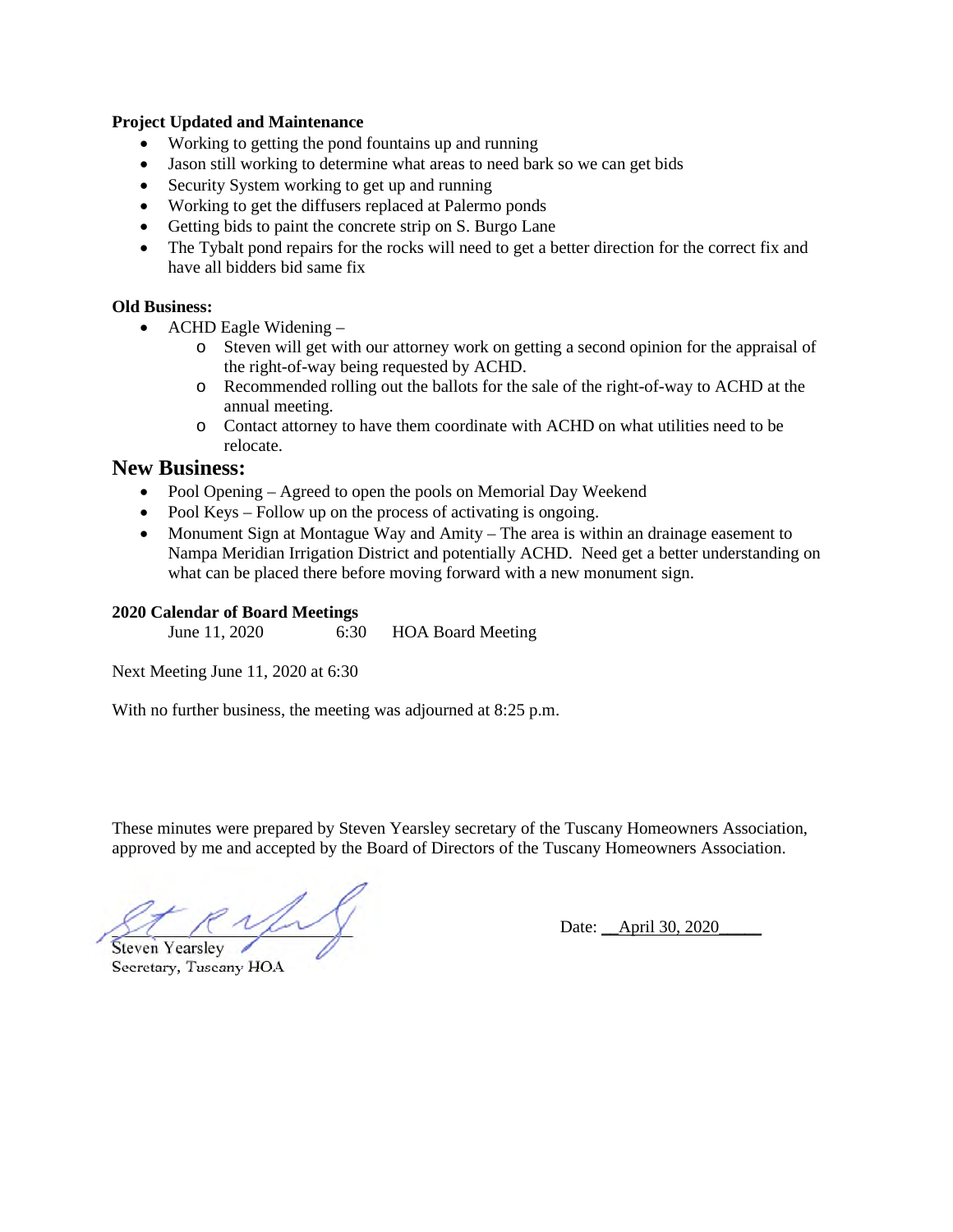# **TUSCANY HOME OWNERS ASSOCIATION**

**Statement of Cash Flows**

**For The Three Months Ending March 31, 2020**

## **CASH FLOWS FROM OPERATING ACTIVITIES**

| <b>Net Income</b> |                                                        | 97,492.02    |  |
|-------------------|--------------------------------------------------------|--------------|--|
|                   | Adjustments to reconcile net income to                 |              |  |
|                   | net cash provided by operating activities.             |              |  |
|                   | <b>Depreciation Expense</b>                            | 0.00         |  |
|                   | (Increase) decrease in current assets                  |              |  |
|                   | <b>Accounts Receivable</b>                             | (11, 726.62) |  |
|                   | <b>Prepaid Assets</b>                                  | (1,017.24)   |  |
|                   | Increase (decrease) in current liabilities             |              |  |
|                   | <b>Accounts Payable</b>                                | 9,366.61     |  |
|                   | Accrued expenses and other prepaid expenses            | 10,678.82    |  |
|                   | <b>Unrealized Gain - WTB Investments</b>               | 1,376.30     |  |
|                   | <b>Net Cash Provided By Operating Activities</b>       | 106,169.89   |  |
|                   | <b>CASH FLOWS FROM INVESTING ACTIVITIES</b>            |              |  |
|                   | <b>Purchase of Property and Equipment-Fixed Assets</b> | 0.00         |  |
|                   | <b>Change in Long Term Debt - PHL</b>                  | (4,622.50)   |  |
|                   | NET INCREASE (DECREASE) IN CASH                        | 101,547.39   |  |
|                   |                                                        |              |  |
| 12/31/2019        | <b>Year End Cash Balances</b>                          | 732,457.96   |  |
| 3/31/2020         | <b>Month End Cash Balances</b>                         | 834,005.35   |  |
|                   | Increase/(Decrease) in Cash                            | 101,547.39   |  |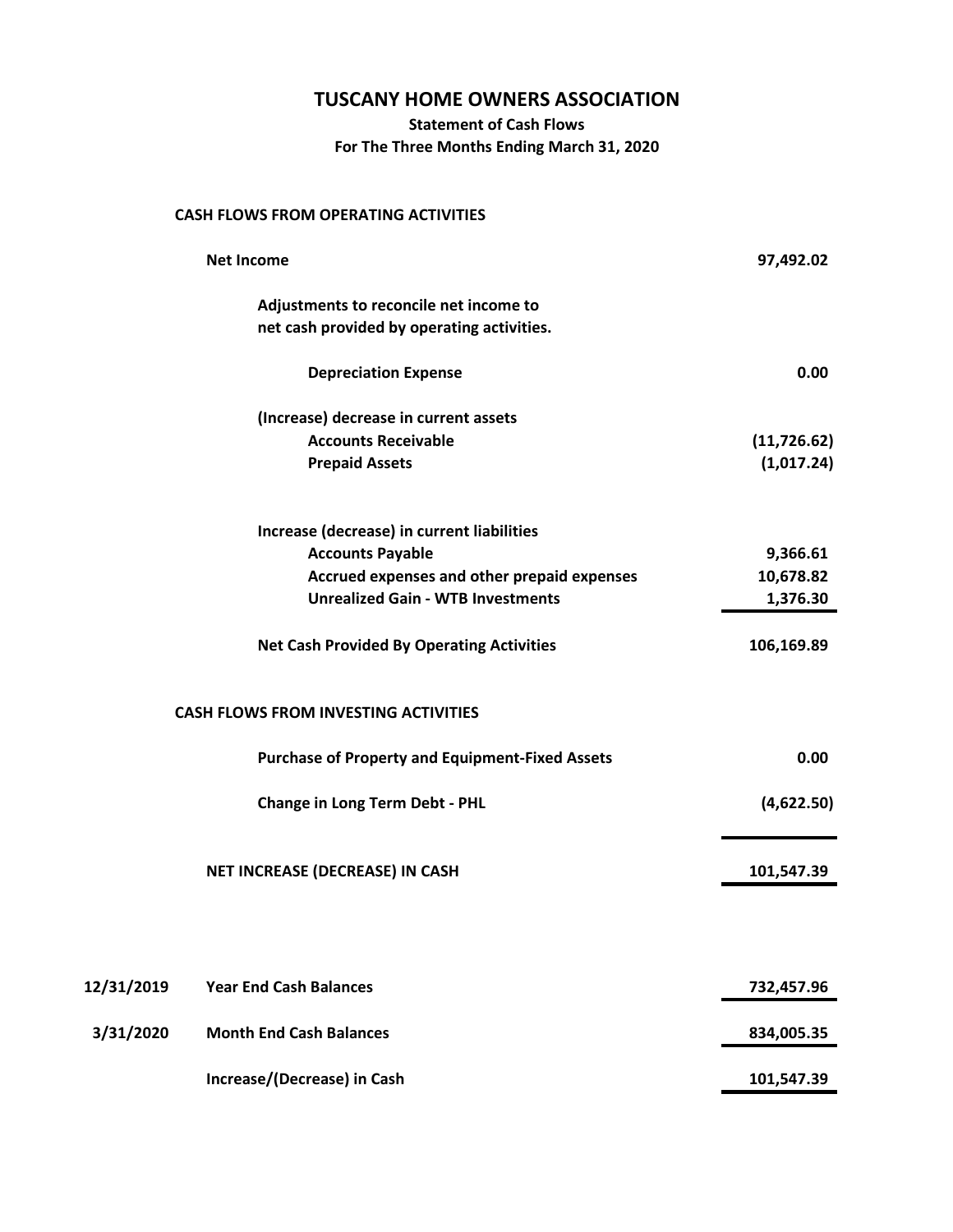## **Tuscany Home Owners Association Comparative Balance Sheets Years Ending 2017 - 2020 Current Month As Of 3/31/2020**

|                                         | Y/E<br>12/31/2017 | Y/E<br>12/31/2018 | Y/E<br>12/31/2019 | <b>Month End</b><br>3/31/2020 |
|-----------------------------------------|-------------------|-------------------|-------------------|-------------------------------|
| Assets                                  |                   |                   |                   |                               |
| <b>Current Assets</b>                   |                   |                   |                   |                               |
| Cash                                    |                   |                   |                   |                               |
| Cash-Union Bank-Operating Account       | 0.00              | 1,300.00          | 181,224.96        | 366,393.05                    |
| Cash - Washington Trust Bank WTB        | 228,443.11        | 54,910.65         | (3.00)            | 0.00                          |
| Cash - Reserve WFB                      | 240,911.77        | 0.00              | 0.00              | 0.00                          |
| Cash - Reserve USB                      | 241,177.27        | 0.00              | 0.00              | 0.00                          |
| <b>WTB Investment Account</b>           | 0.00              | 525,000.00        | 550,336.00        | 466,712.30                    |
| Union Bank - Checking - Escrow          | 0.00              | 0.00              | 900.00            | 900.00                        |
| <b>Total Cash</b>                       | 710,532.15        | 581,210.65        | 732,457.96        | 834,005.35                    |
| Receivables                             |                   |                   |                   |                               |
| <b>Assessments Due</b>                  | 10,067.85         | 6,392.26          | 13,600.00         | 25,326.62                     |
| <b>Assessments Due-Patio Homes</b>      | 0.00              | 0.00              | 0.00              | 0.00                          |
| <b>Allowance for Doubtful Accounts</b>  |                   |                   | 0.00              | 0.00                          |
| <b>Total Receivables</b>                | 10,067.85         | 6,392.26          | 13,600.00         | 25,326.62                     |
| <b>Prepaid Assets</b>                   | 0.00              | 0.00              | 3,814.60          | 4,831.84                      |
| <b>Total Current Assets</b>             | 720,600.00        | 587,602.91        | 749,872.56        | 864,163.81                    |
|                                         |                   |                   |                   |                               |
| Long Term Assets<br><b>Fixed Assets</b> |                   |                   |                   |                               |
| Pool Replastering-Tibor & Village       | 0.00              | 0.00              | 61,686.68         | 61,686.68                     |
| Clubhouse HVAC Equipment                | 0.00              | 0.00              | 6,955.00          | 6,955.00                      |
| 4 - Pool Covers                         | 0.00              | 0.00              | 18,800.00         | 18,800.00                     |
| Common Improvements                     | 18,289.89         | 18,289.89         | 18,289.89         | 18,289.89                     |
| <b>Total Fixed Assets</b>               | 18,289.89         | 18,289.89         | 105,731.57        | 105,731.57                    |
| <b>Accumulated Depreciation</b>         | (16,004.10)       | (16,807.33)       | (26, 259.47)      | (26, 259.47)                  |
| <b>Net Fixed Assets</b>                 | 2,285.79          | 1,482.56          | 79,472.10         | 79,472.10                     |
| <b>Total Assets</b>                     | 722,885.79        | 589,085.47        | 829,344.66        | 943,635.91                    |
| Liabilities and Equity                  |                   |                   |                   |                               |
| <b>Current Liabilities</b>              |                   |                   |                   |                               |
| <b>Accounts Payable</b>                 | 8,675.78          | 3,057.50          | 4,437.52          | 13,804.13                     |
| <b>Accrued Expenses</b>                 | 561.97            | 7,948.18          | 1,301.63          | 195.62                        |
| Deferred Semi Annual Assessment         | 0.00              | 0.00              | 0.00              | 161,550.00                    |
| Prepaid Rents & Unapplied Credits       | 133,305.38        | 8,168.41          | 162,666.17        | 12,901.00                     |
| <b>Clubhouse Deposit Escrow</b>         | 0.00              | 0.00              | 900.00            | 900.00                        |
| <b>Total Current Liabilities</b>        | 142,543.13        | 19,174.09         | 169,305.32        | 189,350.75                    |
| Long Term Liabilities                   |                   |                   |                   |                               |
| <b>Restricted Liabilities - PHL</b>     |                   |                   |                   |                               |
|                                         | 0.00<br>0.00      | 84,304.18<br>0.00 | 84,304.18         | 84,304.18                     |
| Less Espenses Paid PHL                  |                   |                   | (33,977.18)       | (38, 599.68)                  |
| <b>Total Long Term Liabilities</b>      | 0.00              | 84,304.18         | 50,327.00         | 45,704.50                     |
| <b>Total Liabilities</b>                | 142,543.13        | 103,478.27        | 219,632.32        | 235,055.25                    |
| Equity                                  |                   |                   |                   |                               |
| Unrealized Gain/Loss-WTB Investments    | 0.00              | 0.00              | 1,218.75          | 2,595.05                      |
| <b>Retained Earnings</b>                | 541,534.49        | 498,171.24        | 485,133.20        | 608,493.59                    |
| Prior Year Adjustments                  | 0.00              | 0.00              | 150.00            | 0.00                          |
| Net Income                              | 38,808.17         | (12, 564.04)      | 123,210.39        | 97,492.02                     |
| <b>Total Equity</b>                     | 580,342.66        | 485,607.20        | 609,712.34        | 708,580.66                    |
| <b>Total Liabilities and Equity</b>     | 722,885.79        | 589,085.47        | 829,344.66        | 943,635.91                    |
|                                         |                   |                   |                   |                               |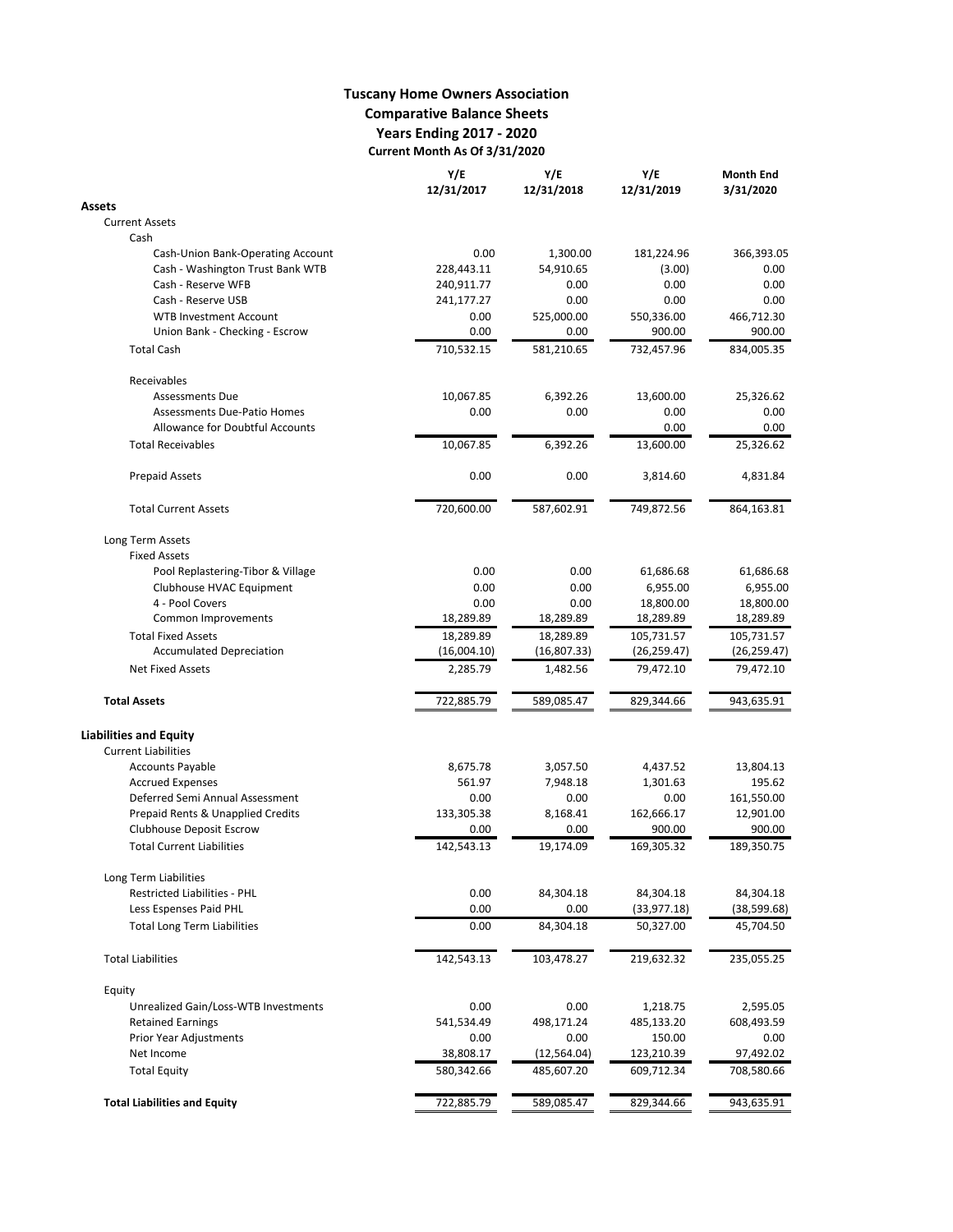# **Tuscany Home Owners Association Comparative Operating Statement Budget to Actual For The Year Ending 2020**

As of March 31, 2020 **Actual Percent** 

|                                         | <b>Budget</b><br>2020 | <b>Expenses</b><br>As Of 3-31 | Over/Under<br>As Of 3-31 |
|-----------------------------------------|-----------------------|-------------------------------|--------------------------|
| <b>Ordinary Income/Expense</b>          |                       |                               |                          |
| Income                                  | 1077                  |                               |                          |
| <b>Association Dues</b>                 |                       |                               |                          |
| <b>Master Dues</b>                      | 646,200.00            | 161,550.00                    | $-75.00%$                |
| <b>Total Association Dues</b>           | 646,200.00            | 161,550.00                    | $-75.00%$                |
| Miscellaneous Income                    |                       |                               |                          |
| <b>Clubhouse Rental Fees</b>            | 6,000.00              | 775.00                        | $-87.08%$                |
| Transfer Fees - \$150                   | 21,000.00             | 2,050.00                      | $-90.24%$                |
| Interest Income                         | 12,000.00             | 3,467.09                      | $-71.11%$                |
| Pool Key Replacement Fee                | 400.00                | 0.00                          | $-100.00%$               |
| Return Check Fee                        | 0.00                  | 0.00                          |                          |
| Late Fees                               | 3,200.00              | 5,222.75                      | 63.21%                   |
| <b>Insurance Claim Proceeds</b>         | 0.00                  | 0.00                          | 100.00%                  |
| Legal Collection                        | 0.00                  | 475.00                        | 100.00%                  |
| Miscellaneous                           | 0.00                  | 100.00                        | 100.00%                  |
| <b>Bad Debt Expense</b>                 | 0.00                  | (3,987.79)                    | 100.00%                  |
| <b>Total Miscellaneous Income</b>       | 42,600.00             | 8,102.05                      | $-80.98%$                |
| <b>Total Income</b>                     | 688,800.00            | 169,652.05                    | $-75.37%$                |
| <b>Expenses</b>                         |                       |                               |                          |
| <b>Grounds Maintenance</b>              |                       |                               |                          |
| <b>General Maintenance</b>              | 18,000.00             | 9,500.35                      | $-47.22%$                |
| Common Area Contract Maintenance        | 155,500.00            | 20,193.75                     | $-87.01%$                |
| Pest Control                            | 800.00                | 235.00                        | $-70.63%$                |
| <b>Irrigation Repairs</b>               | 28,000.00             | 0.00                          | $-100.00%$               |
| Irrigation Assessment-NMID              | 16,000.00             | 0.00                          | $-100.00\%$              |
| Water Features Repair & Maintenance     | 45,000.00             | 2,620.00                      | $-94.18%$                |
| <b>Structural Pruning</b>               | 5,000.00              | 0.00                          | $-100.00\%$              |
| Private Road Maintenance                | 6,500.00              | 0.00                          | $-100.00\%$              |
| <b>Common Area Improvements</b>         | 70,000.00             | 2,000.00                      | $-97.14%$                |
| Snow Removal                            | 11,000.00             | 0.00                          | $-100.00%$               |
| <b>Lighting Repairs and Maintenance</b> | 2,400.00              | 36.37                         | $-98.48%$                |
| Walkway Maintenance                     | 10,000.00             | 0.00                          | $-100.00%$               |
| Playground Repairs & Maintenance        | 3,500.00              | 0.00                          | $-100.00\%$              |
| Vandalism                               | 3,500.00              | 0.00                          | $-100.00\%$              |
| <b>Total Grounds Maintenance</b>        | 375,200.00            | 34,585.47                     | $-90.78%$                |
| <b>Pools/Clubhouse Expenses</b>         |                       |                               |                          |
| <b>Contract Pool Maintenance</b>        | 47,483.00             | 0.00                          | $-100.00\%$              |
| Pool Resurfacing                        | 35,000.00             | 9,440.00                      | $-73.03%$                |
| Pool Repairs                            | 11,500.00             | 1,845.72                      | $-83.95%$                |
| Janitorial Service                      | 16,635.00             | 640.00                        | $-96.15%$                |
| <b>Utilities Gas</b>                    | 7,500.00              | (1, 179.11)                   | $-115.72%$               |
| <b>Utilities Electric</b>               | 0.00                  | 0.00                          | 100.00%                  |
| <b>Utilities Water</b>                  | 0.00                  | 0.00                          | 100.00%                  |
|                                         |                       |                               |                          |
| Miscellaneous Expense                   | 0.00                  | 0.00                          | 100.00%                  |
| Internet & Phone                        | 1,900.00              | 462.48                        | $-75.66%$                |
| Security                                | 2,500.00              | 0.00                          | $-100.00%$               |
| <b>Total Pools/Clubhouse Expenses</b>   | 122,518.00            | 11,209.09                     | $-90.85%$                |